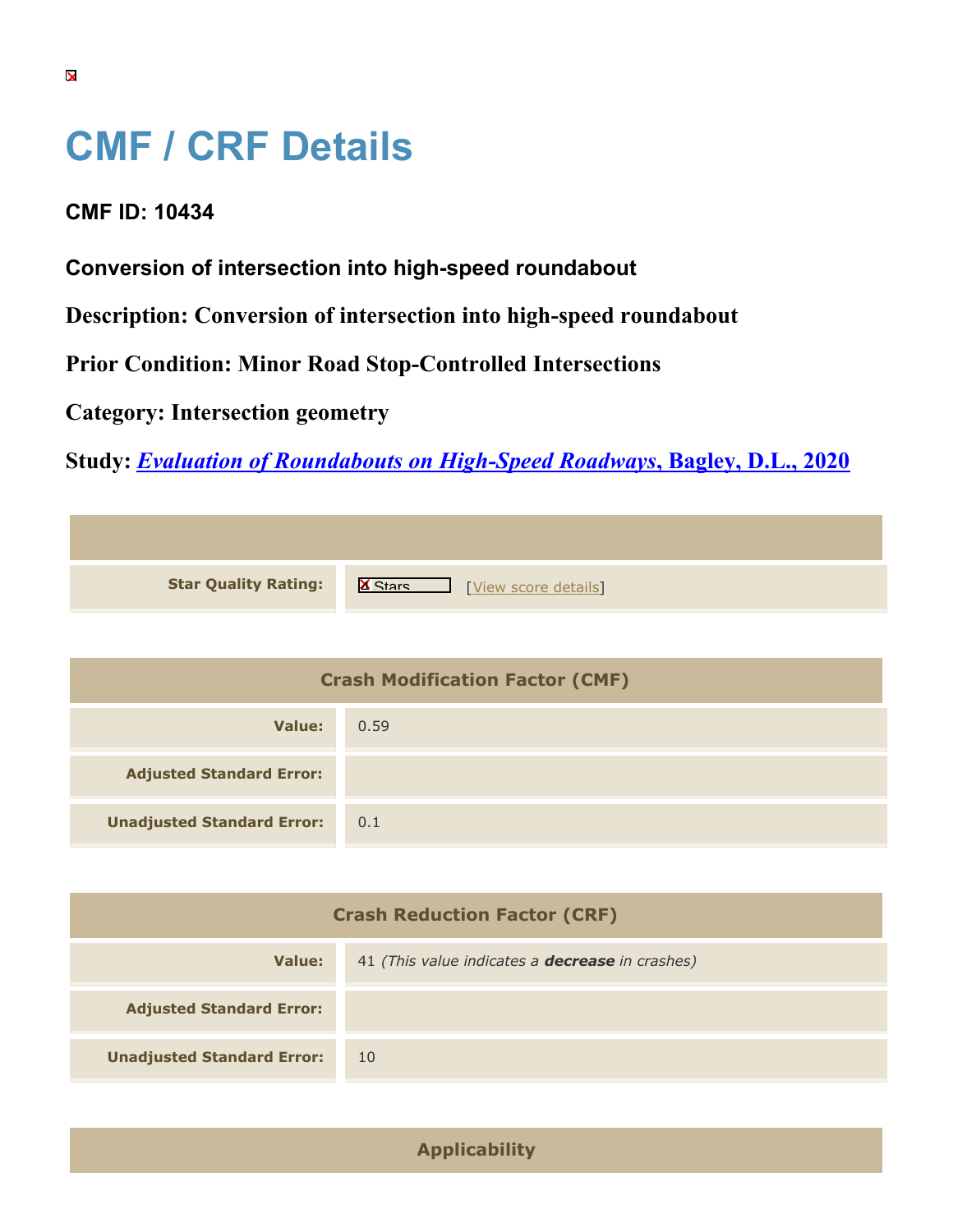| <b>Crash Type:</b>                      | All       |
|-----------------------------------------|-----------|
| <b>Crash Severity:</b>                  | All       |
| <b>Roadway Types:</b>                   | All       |
| <b>Number of Lanes:</b>                 |           |
| <b>Road Division Type:</b>              |           |
| <b>Speed Limit:</b>                     | 35-55 MPH |
| <b>Area Type:</b>                       | All       |
| <b>Traffic Volume:</b>                  |           |
| <b>Time of Day:</b>                     | All       |
| If countermeasure is intersection-based |           |
|                                         |           |

| <b>Intersection Type:</b>         | Roadway/roadway (not interchange related)         |
|-----------------------------------|---------------------------------------------------|
| <b>Intersection Geometry:</b>     | $3$ -leg, $4$ -leg                                |
| <b>Traffic Control:</b>           | Roundabout                                        |
| <b>Major Road Traffic Volume:</b> | 2000 to 12500 Annual Average Daily Traffic (AADT) |
| <b>Minor Road Traffic Volume:</b> | 400 to 11000 Annual Average Daily Traffic (AADT)  |

| <b>Development Details</b>       |                |
|----------------------------------|----------------|
| <b>Date Range of Data Used:</b>  | 1999 to 2019   |
| <b>Municipality:</b>             |                |
| State:                           | <b>NC</b>      |
| <b>Country:</b>                  |                |
| <b>Type of Methodology Used:</b> | $\overline{2}$ |
| <b>Sample Size Used:</b>         |                |